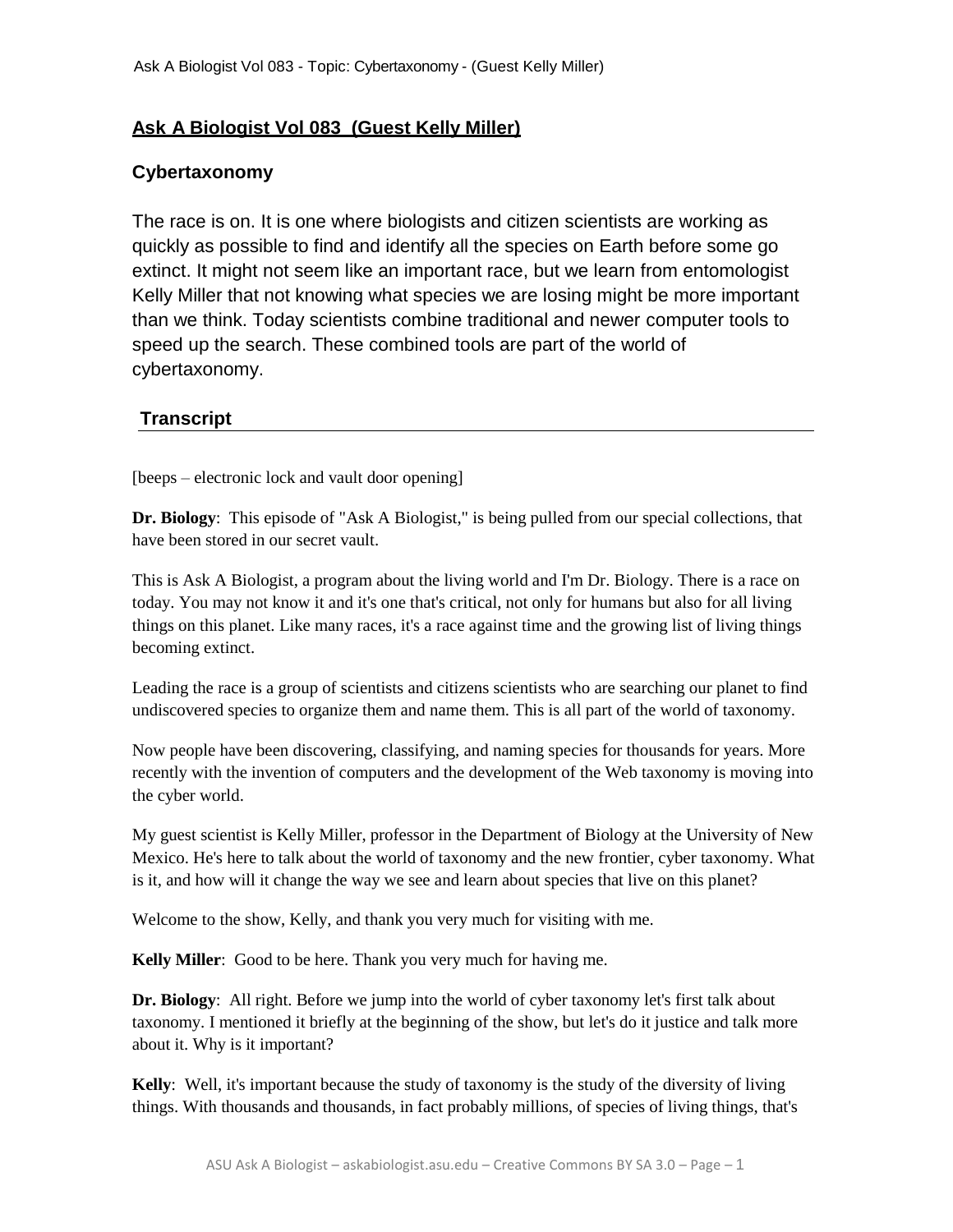one of the most amazing scientific endeavors that human have ever undertaken, is to better understand the diversity of living things, the things that live around us every day.

**Dr. Biology**: Let's put some numbers on this. How many species do we know? We've given them names, and we've started ordering them.

**Kelly**: Right now it looks like we have about 1.7 million species.

**Dr. Biology**: OK, we'll round that up to two million species. How many do we think we are missing?

**Kelly**: We think we're probably missing on the order of 15 million species.

**Dr. Biology**: Whoa. Lots of work to do.

**Kelly**: That's a lot of work to do.

**Dr. Biology:** When I talk about the race against time, every day we're losing species.

**Kelly**: That's right. Because of things like deforestation, habitat change, climate change, and things like that, our earth is changing. As a result of that many species are going extinct, many of which we don't even know yet. Species that we don't even know about are going extinct every day.

**Dr. Biology**: This has been going on before humans were even thinking about taxonomy. Why is important to find them? I mean they go extinct. They're missing. What we don't know, we didn't have. Who cares, right?

**Kelly**: Well, some might argue that. I would argue the exact opposite. Those things that we don't know about, that's the thing that enriches us and helps us to better understand the world around us.

When they're gone, they're gone forever. That means that knowledge is gone forever. That means that the possible uses of new species to humanity is gone forever. That knowledge will be gone forever if we don't go and try to understand it now.

**Dr. Biology**: Right. Some of this mining if species and in particular, some of the drug companies been doing this for quite some time, right?

**Kelly**: That's absolutely right. Many of the drugs that we get are found in plants. What's interesting about that, now I study insects and insects are chemical factories.

There's so many chemicals involved in insects that we don't know anything about. And we haven't exploited those for pharmaceuticals and other sorts of medicines yet. We've only done it with plants. We haven't even started looking at insects yet.

**Dr. Biology**: To be fair, I'm on your side. I'm very interested in knowing about what's out there before we lose it. I mentioned that there is a group of scientists, taxonomists, but they're also citizen scientist, right?

**Kelly**: You bet.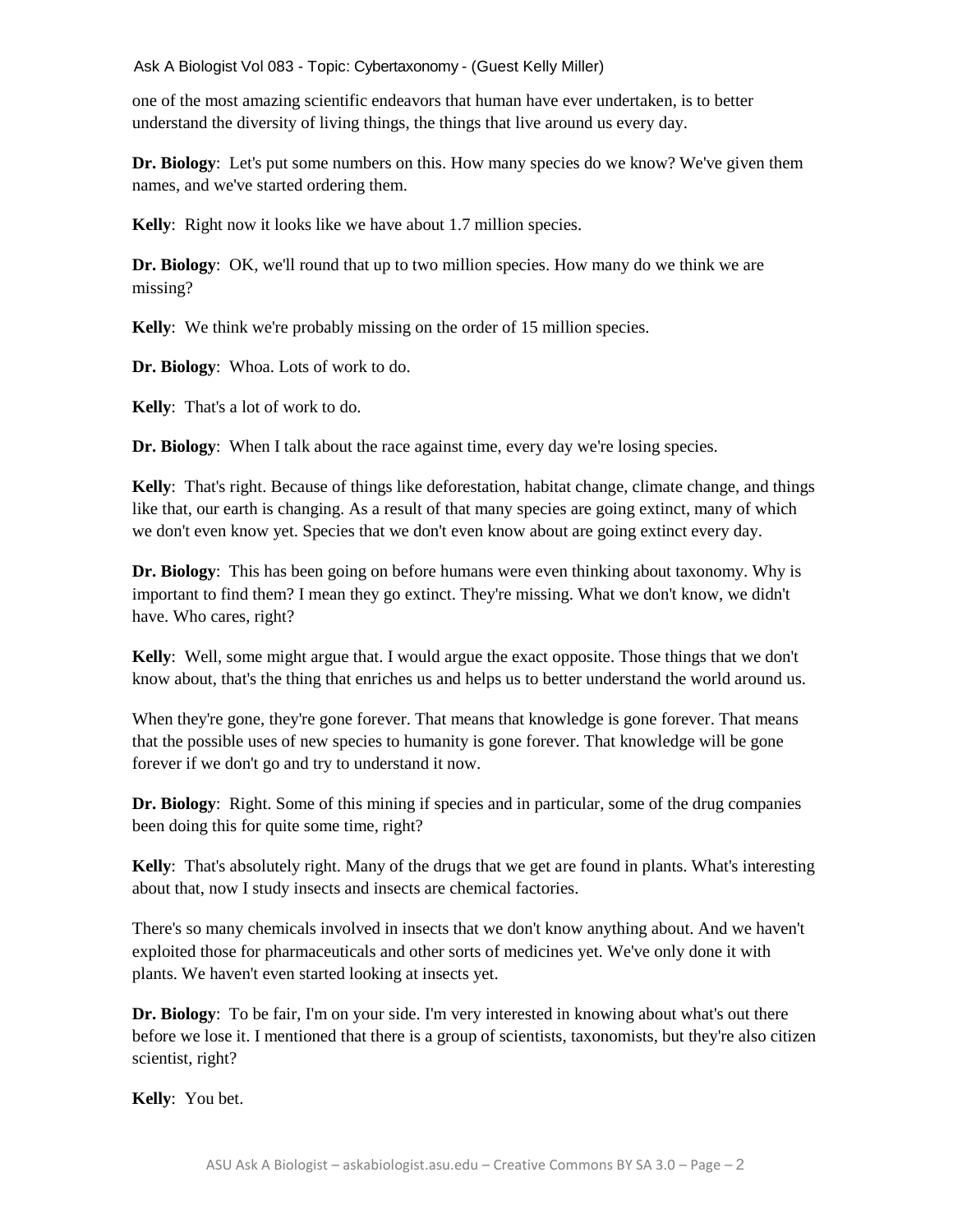**Dr. Biology**: As a citizen scientist what can I do to help in this endeavor?

**Kelly**: One of the things that can be done is simply collecting the specimens that are there. It's something that I started when I was just a kid, I started collecting insect specimens. That's how I got interested them.

Those insect specimens, if you combine the specimen with information about where you collected it and when you collected it, that becomes a valuable data point for scientists to use down the road.

**Dr. Biology**: If you're taxonomist or a citizen scientist, what are the things you need to write down and catalog?

**Kelly**: Well, the most important thing is the place where you collected it. We know that insects, for example, occur all over the world, but certain species only occur in certain places and you need that information to better understand the distribution of those species.

You also need to know the date that you collected it, as many people know, some insects come out certain times of the year and you have to have that information. That's true of plants, that's true of fungi and that's true of all living things. So it's primarily the place that you collected it and the date that was collected.

**Dr. Biology**: Now, when you collect, do you always have to have the thing or can you get by with a photograph?

**Kelly**: Well, in my opinion you have to have the thing. A photograph is nice for hanging on the wall and for recording your adventure, but the thing is what goes into museum collections and that's what's there for all time. We have specimens and collections that were collected by Darwin.

Now, if he had only taken photographs of those specimens, we wouldn't have the actual specimens. We wouldn't know exactly what he was looking at because now we can go to the actual specimen and identify it.

**Dr. Biology**: Right. And you don't know what view you might need to look at and so if they only took a view of, in the case where you work with beetles, the top of the beetle...

**Kelly**: That's a good point.

**Dr. Biology**: ...and not the bottom then there'd be all sorts of problems. All right. So, we go out there. We collect the specimen. What do we do next?

**Kelly**: There are certain techniques you need to use depending on what kind of thing you're collecting. With insects, certain insects need to be collected into alcohol to preserve for all time. Other insects need to be collected, so they can be pinned. If you're collecting plants, they need to be pressed, so that they can be put on herbarium sheets and preserved in museums.

So, there's a variety of different techniques. If you want to learn more about how to collect a particular species of living things, there are a lot of resources available on the Internet, for example.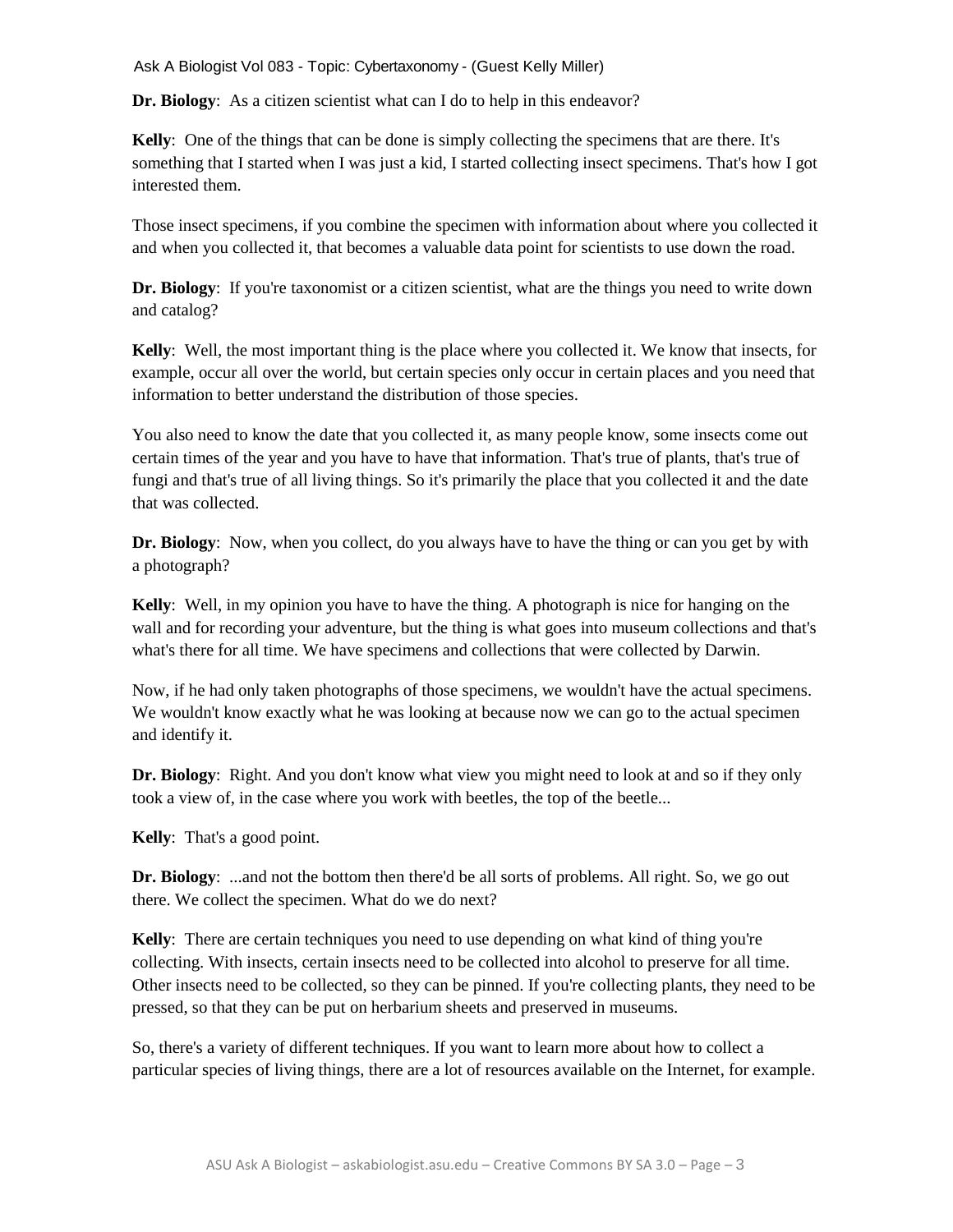**Dr. Biology**: We actually have a really nice section on, Ask A Biologist, that actually shows people how to make their own herbarium and it's a great way to start a collection.

**Kelly**: Now, that's great.

**Dr. Biology**: We've collected these specimens in various ways. Whenever I look in a book they always have a name. Who names them?

**Kelly**: Well, that's the job of the taxonomist.

**Dr. Biology**: OK. And what's the big deal about naming specimens?

**Kelly**: Well, what's so big a deal about naming people? Could you imagine if your family didn't have names? What's the first thing when you bring a dog home, a puppy home, you need to give it a name. You need something to call it. You need a handle so that you can communicate about it.

**Dr. Biology**: But there is more to the name other than just communicating. When we give it a name or when taxonomists are doing it, were actually naming them in order to organize them?

**Kelly**: That's exactly right. We have an organization system for the names that we use. That organization system ensures a number of different things. For example, we want only one name for every species of living things on the planet. That's critical, otherwise we wouldn't be able to communicate effectively.

**Dr. Biology**: So one scientific name, very precise. OK. It's an interesting thing because we have a really fun little video that was produced out of the International Institute for Species Exploration and it's called Planet Bob. And the reason I like it is, it's not just so much the fact about giving a name. In this case, everything is named Bob.

That's the same problem if it didn't have any name. In this case, everybody and everything is named Bob and it is pretty comical. So, let's talk about cyber taxonomy.

## **Kelly**: OK.

**Dr. Biology**: How computers and computer networks, i.e. the Internet are changing taxonomy? What's going on? What's the Brave New World?

**Kelly**: Well, one of the most exciting things about cyber taxonomy is, no longer does taxonomy have to be restricted to just scientists. Now, anyone who can access the Internet has the possibility of going online and finding out what the different species are.

Back in the old days, it used to be just scientific journals and stodgy old museum guys who were able to do this kind of work and understand the diversity of life. Now anyone can go online and access information about the diversity of life, about taxonomy from anywhere.

**Dr. Biology**: So, more people can get involved and one of the things you mentioned was, making sure you write down the location of where you collected the specimen and that used to be, maybe just a map and a reference of a town or something. But that can be a problem because town's names change and there are other issues because you might need to be more precise.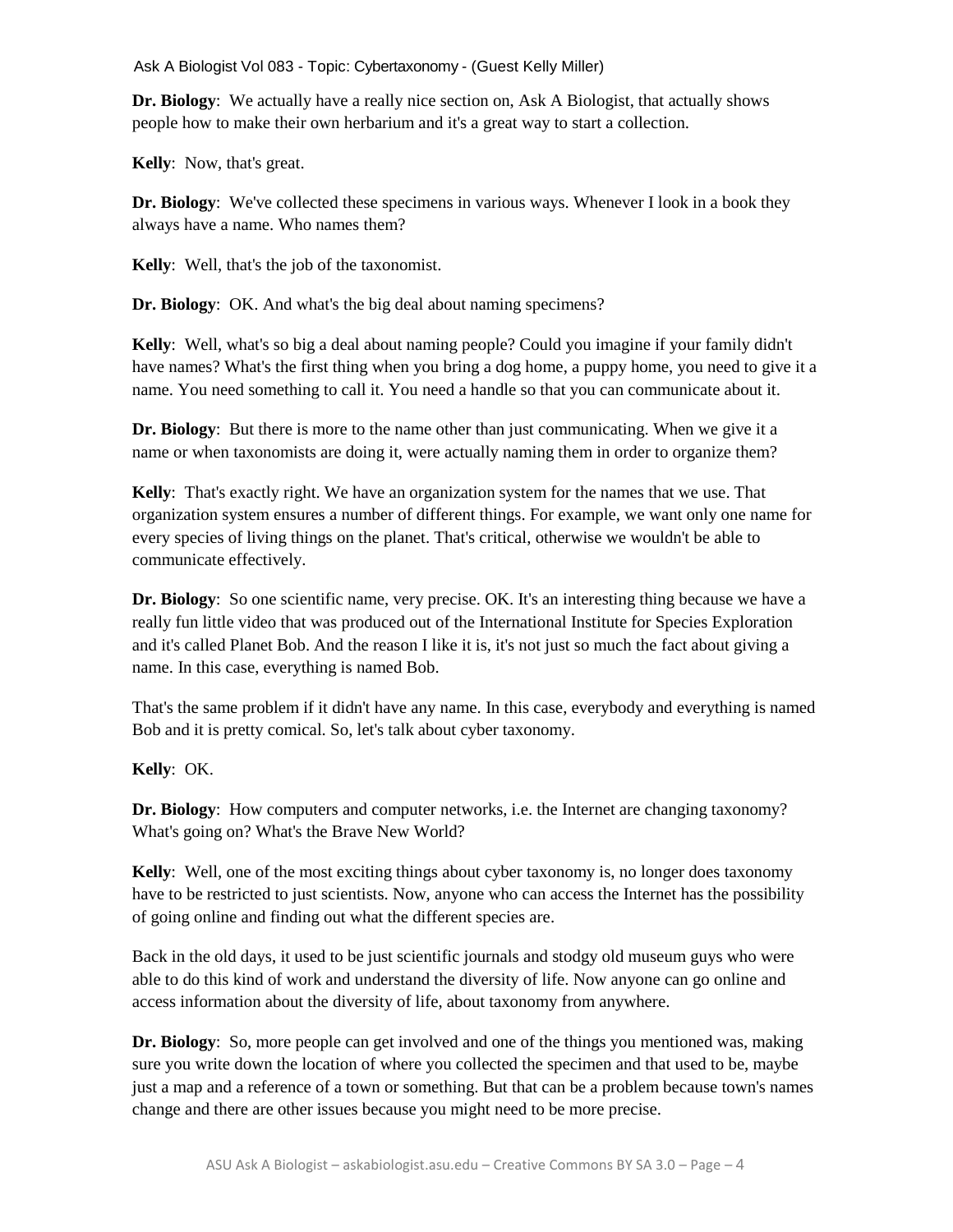The new smartphones and mobile devices now have GPS, Global Positioning Systems in there. So I have heard and you can tell me more about this, that you can use those now to tag where you collect the specimen?

**Kelly**: Well, that's absolutely right. In fact, that's exactly what we do. All of the specimens that we collect now have latitude and longitude that we get from a Global Positioning System and that's included with the information associated with that specimen. That allows us to do very sophisticated things like digital mapping of the distribution of species.

So you can see every place on the world where the species occurs by mapping it, using latitude and longitude information from that label data that's included on the specimen.

**Dr. Biology**: Does this require a special software or we hop on the Web and go to Google Earth.

**Kelly**: You can absolutely go to Google Earth. That's the easiest way to get that information out there. We have a number of projects where we are labeling all of our specimens with latitude, longitude, getting them into a database that Google Earth can access and you can see the distribution of species, just with a simple click of your mouse.

**Dr. Biology**: Are there other tools out there that we're going to be able to use or are using right now, that are making a big difference on taxonomy and world cyber taxonomy?

**Kelly**: Well, one thing that I hope is in our future is the ability to download an application onto your phone that will allow you to identify specimens while you're in the field.

Wouldn't that be fantastic if you could download some sort of an identification tool for the butterfly that you're looking at right now while you're in the field? That's something that I do think is in the future.

**Dr. Biology**: Wow! That would be cool.

**Kelly**: Yeah.

**Dr. Biology**: So, I went out and did some research on you. I went to your website and one of the things I loved about it, you had the classic areas, publications and the lab and the things you're dealing with, research was a topic.

We had one section there called expeditions and I like just the word alone. And I saw that you've been, jeez! You've traveled to so many countries, Central and South America, Africa, Australia. It sounds like a really pretty cool life?

**Kelly**: Well, you know it's cool. It's fun to see these exotic locations, but it can also be very difficult. A lot of these places we go don't have the kind of roads we have. They don't have the kind of food that we have and it can be a real challenge getting into these areas. Especially when our goal is to collect insects in some of the most remote areas on the planet, which is where many of the unknown species occur.

**Dr. Biology**: So this isn't for the simple tourist?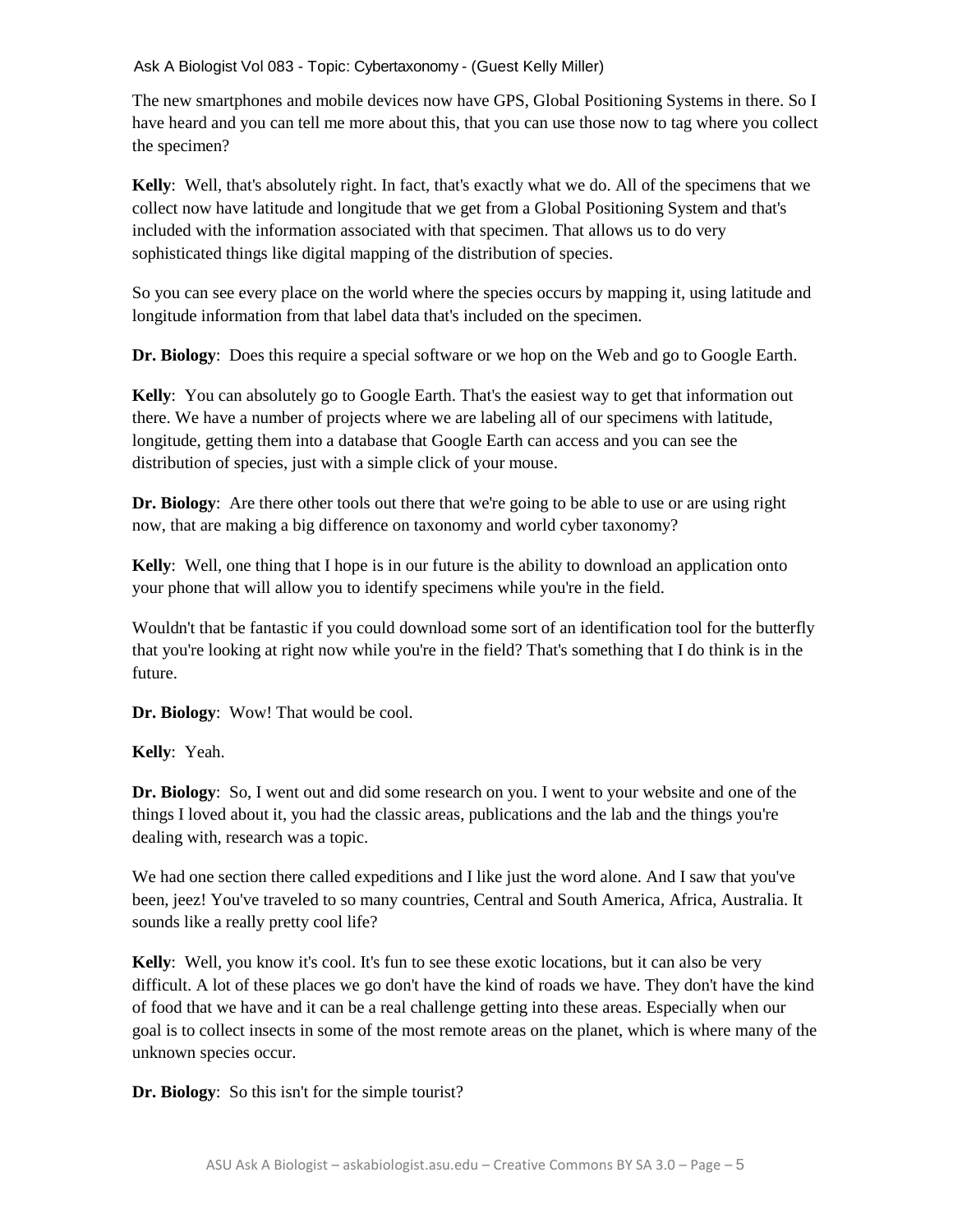**Kelly**: No, not for the faint of heart.

**Dr. Biology**: [laughs] All right. But do you really have to go to the far ends of the earth to discover new species? Could I go out to my backyard and find something?

**Kelly**: You absolutely could. We know so little about things like insects, that there is new species being discovered literally in our backyard every day. In fact, just to give you an example. You guys have all heard of field crickets, the little black crickets that live outside your house. Well, it turns out that the species that lives right in Phoenix has never been described.

**Dr. Biology**: You're kidding.

**Kelly**: No, I'm not kidding.

**Dr. Biology**: Wow!

**Kelly**: Never been described. In fact, from all of the Western United States, only six species have been described. Now we have as many as 50 new species from the Western United States.

**Dr. Biology**: That's pretty cool. Sounds like a neat project to me. How about, if we are talking about your expeditions, do you have a favorite one?

**Kelly**: A favorite expedition. Boy, they're all so great. But there is one that, I think, really blew my mind and that was a trip I took to Africa, the country of Namibia. And what was so great about that expedition was, not only were we collecting a lot of fantastic new insects, but we also got to see all of the big African animals. We saw elephants and rhinos and lions and every kind of big animal that you could think of over there.

Just to give you an example of one story. We were camping actually in the bush one night and we woke up in the morning. We were sleeping in tents and I heard off in the distance, a lion roaring. And then, pretty soon I heard a roaring a little closer. And then after a little while it roared a little closer.

**Dr. Biology**: [laughs]

**Kelly**: And he kept getting closer and closer. And finally we'd had enough and we decided to get into the pickup trucks that we were driving. We sat in there and the lions roared within 40 yards of us on the other side of some bushes.

**Dr. Biology**: OK. I'm in the trucks with you.

[laughter]

**Dr. Biology**: Let's talk a little bit about when you're on these expeditions what are you actually looking for? Because obviously you don't hunt for every species out there. You have some favorite ones. So what's your favorite one?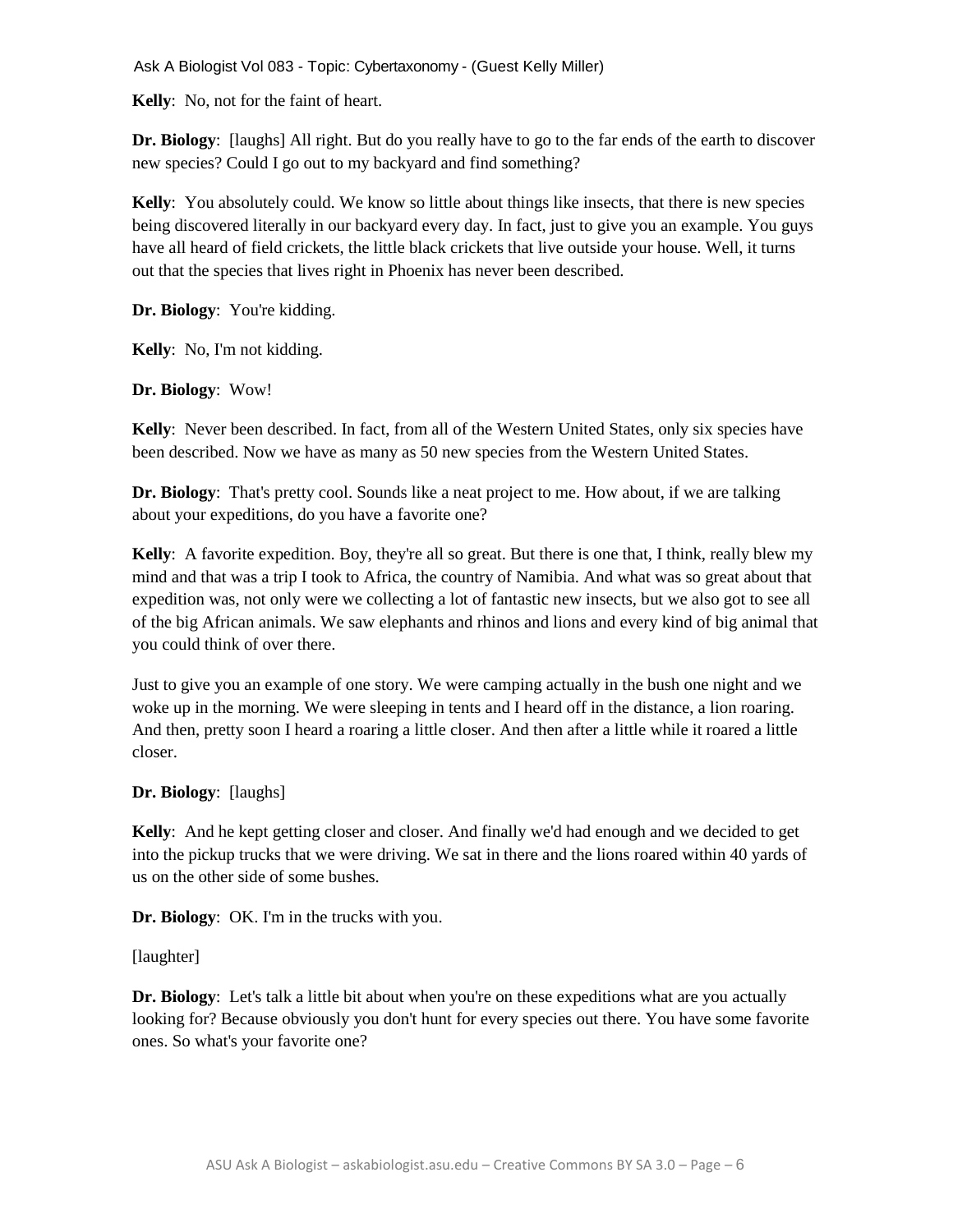**Kelly**: That's right. The groups that I work on are mostly water beetles. We study beetles primarily that live in the water. And the group that I work on right now has about 6,000 species described. But we find new species on every expedition that we go on.

**Dr. Biology**: What's the name for these water beetles that you like?

**Kelly**: The main ones are diving beetles and whirligig beetles.

**Dr. Biology**: Whirligig beetles. I love that name alone, whirligig. Those are the ones that, if I'm not mistaken, if you look at a pond or a little pool of water, it looks like there are these little almost ripples going around and if you actually look, instead of being something dropped on, there's a little beetle in there...

**Kelly**: That's right.

**Dr. Biology**: ...in that little ripple. They also are pretty unusual. They're not your normal-looking insect. If you could say that insects are normal-looking?

**Kelly**: That's right. They're pretty unusual and they're very uniquely adapted for living right on the water's surface. That's pretty atypical. What you find though is that if you look really close at the beetle, you'll see that one of the adaptations they have is, their eyes are divided.

Now, most insects have one pair of eyes like we do, but whirligig beetles actually have two pairs of eyes. One pair looks up into the air, the other pair looks down into the water, and that's pretty unique to beetles.

**Dr. Biology**: Now, that's almost like having eyes in the back of your head.

**Kelly**: [laughs] Yeah. That's exactly right. It's exactly like it is.

**Dr. Biology**: That makes me wonder, how do you think they see it? I mean do they have a split screen? I mean, how you're going to process both of those? Do they turn one on and one off and why do they have two pairs of eyes?

**Kelly**: That's a really good question. I think the best answer to that is, they probably see everywhere all of the time and so they're processing all that information, all at once. I don't think they turn anything off. But they look up and they look down, because as with most insects, they need to worry about getting eaten by birds and other predators. So they're looking up for birds, but they're also looking down for fish.

**Dr. Biology**: Fish. So how big are these whirligigs?

**Kelly**: Most of them are pretty small. They might only be about a quarter of an inch long, but then there are some that are over an inch long.

**Dr. Biology**: But that means pretty small fish?

**Kelly**: Well, pretty small fish, yeah. Sure.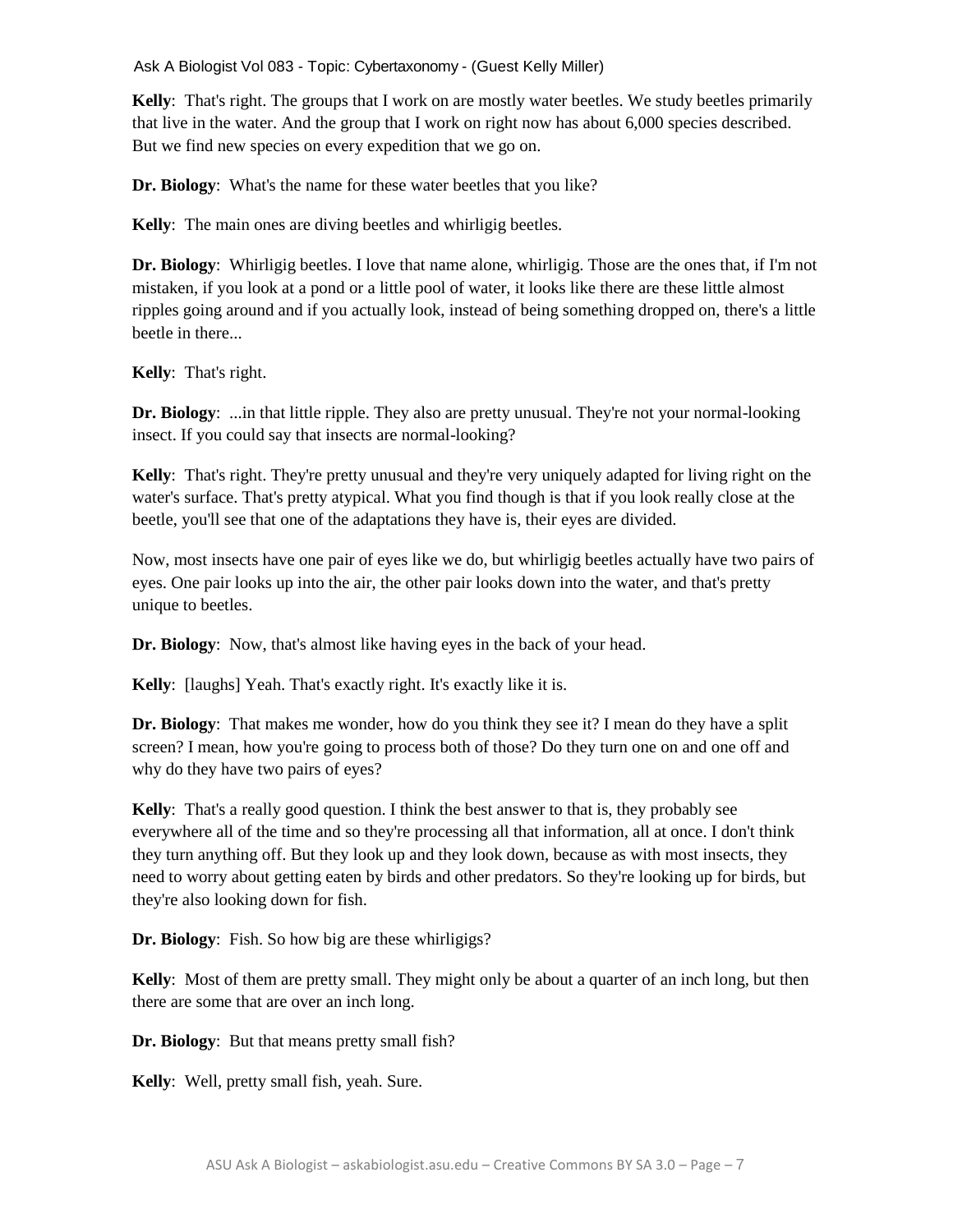**Dr. Biology**: When something is that small, how do you get a good look at it. I mean you can obviously grab a microscope, I suppose. But how do you look at it in real detail?

**Kelly**: Well, I'm afraid that the best way to do it is through a microscope. Sometimes, we use different kinds of microscopes, including electron microscopes to look very close at the small details. Because it's in those details where species are different from one another.

**Dr. Biology**: Recently, I had some students, some co-hosts. Ask A Biologist has student co-hosts. They spend a lot of time in the W. M. Keck bio-imaging lab, which is really just down the hall from us and they were exploring the microscopic world, or as I like to say traveling into inner space as Micronauts. [laughs]

Everybody is excited about astronauts, but inner space has got some amazing things and worlds to explore. You also spend a lot of time imaging your insects using a very cool instrument built by Visionary Digital?

**Kelly**: That's right.

**Dr. Biology:** We think you can collect a series of images, it's like get a stack of cards, each card and each one of those is nice and sharp, because of anybody's ever looked through a microscope, some things are in focus and some things aren't. If you readjust, you can get the stuff that was blurry in focus.

This lets you get all the things sharp and then you take it to the computer and it puts it back together in unbelievable detail. How important is this new tool to cyber taxonomy and to your work?

**Kelly**: It's absolutely incredible. Even though we talked about at the beginning that a picture isn't substituted for a specimen, pictures are critical for communicating information about those specimens. The opportunity to take high-quality digital images and make those available on the Internet has revolutionized taxonomy and identification work.

**Dr. Biology**: You also showed me illustrations today that are based on the photographs. The big question for me is if we get all this detail and we can do this wonderful imaging with this instrument, why are we still drawing them?

**Kelly**: Well, have you ever used field guides to identify birds?

**Dr. Biology**: Some people have and I have, yes.

**Kelly**: Sure. There's some field guides use drawings of birds and other field guides use pictures of birds and sometimes one of the field guides is a little better for a particular bird than the other type of field guide. And that's true when it comes to identifying parts of insects as well.

Sometimes, a particular thing is communicated better using a drawing. Other times, it's communicated better using a photograph.

**Dr. Biology**: In this case, maybe simplifying what you're looking at with the drawing, makes it easier to understand the overall structure, and the way that insect looks, whereas the photograph has just got so much detail, you might not catch all that information?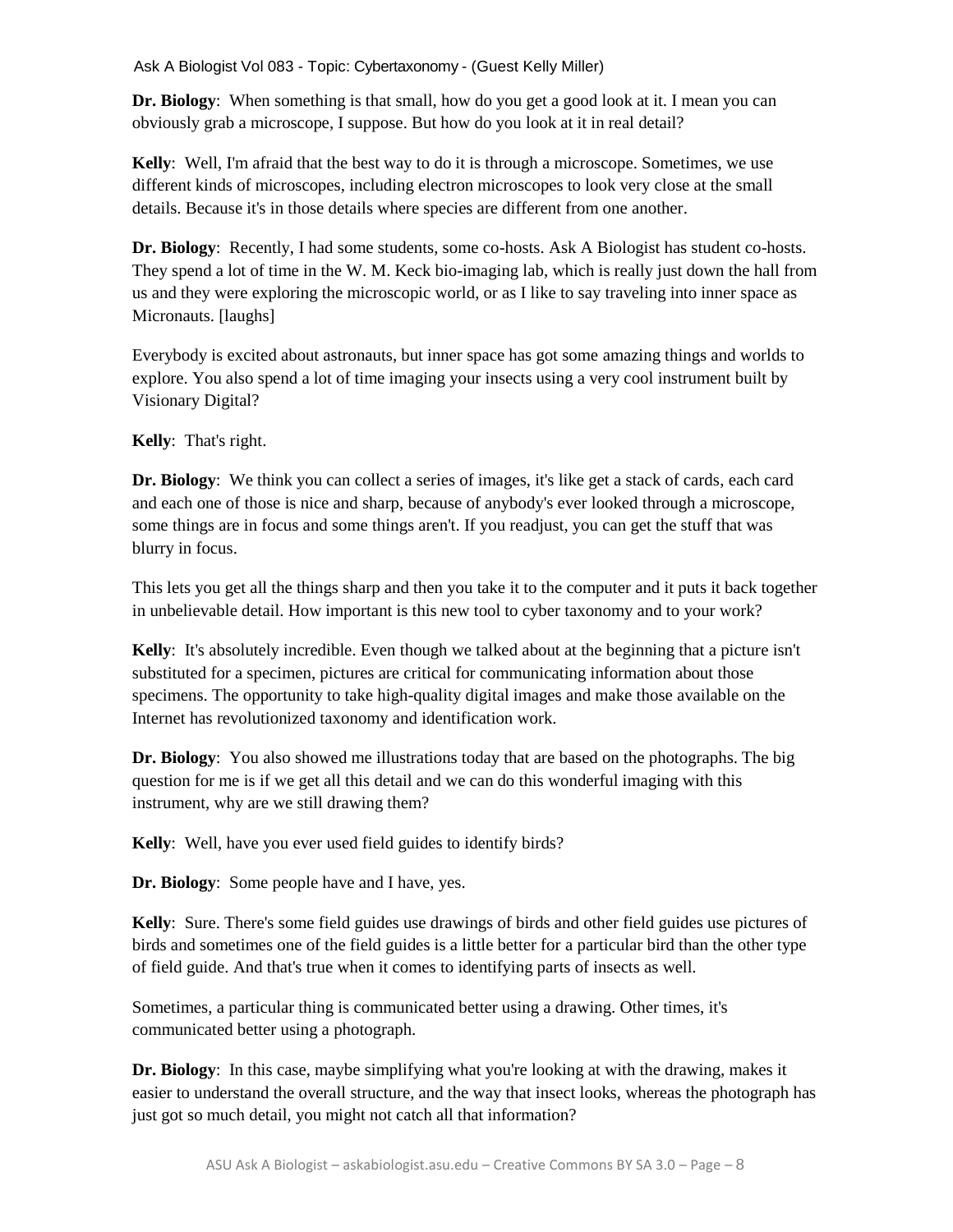**Kelly**: That's exactly how it works here.

**Dr. Biology**: All right. So part of discovering new species is giving them names and you actually have quite a history with this. Yes, he is rolling his eye.

**Kelly**: [laughs]

**Dr. Biology**: I'm saying this because you've come up with some rather exotic and actually well-known names. Can you give me a couple?

**Kelly**: I have. I need to say that, I've done this in large part, in collaboration with Dr. Quentin Wheeler and I blame him for much of it. But we've named some species after some famous people. One of the great things about discovering new species is that, when you find a new one, you get to name it. You get to give it a name and that name stays for all time.

It's a great opportunity for us. We have given a number of species some prominent names. We named a species after Steve Colbert. We also named a species after Roy Orbison, the great singer and probably the most famous one is, we named a species after George Bush.

**Dr. Biology**: Oh, really.

**Kelly**: We did, we named the species after President Bush, while he was President and believe it or not, he actually gave us a call to thank us for naming that species.

**Dr. Biology**: Now, which George Bush are we talking about?

**Kelly**: George W. Bush.

**Dr. Biology**: So give me that name of that species.

**Kelly**: The name of that species was *Agathidium bushi*.

**Dr. Biology**: OK. And what was the actual insect?

**Kelly**: It's a type of beetle that lives on a group of organisms called slime-mold.

**Dr. Biology**: OK [laughs] . Well, I was going to ask and I suppose, I'll go ahead. Do you make sure you match the species characteristics for the person it's named after?

**Kelly**: [laughs] . No, I'm afraid that's not quite what we go for.

**Dr. Biology**: [laughs] OK.

**Kelly**: I need to say that any time we name the species after a person, it's considered an honor. In fact, it's considered poor form to name a species to dishonor somebody. And in fact, there are species that I've named for my wife, for my daughter, and for my son. Also, for certain friends. But we also name species for a variety of other reasons.

Sometimes, we'll name a species after the place where it was collected. Sometimes, we'll name a species after a particular feature that's really different on the species.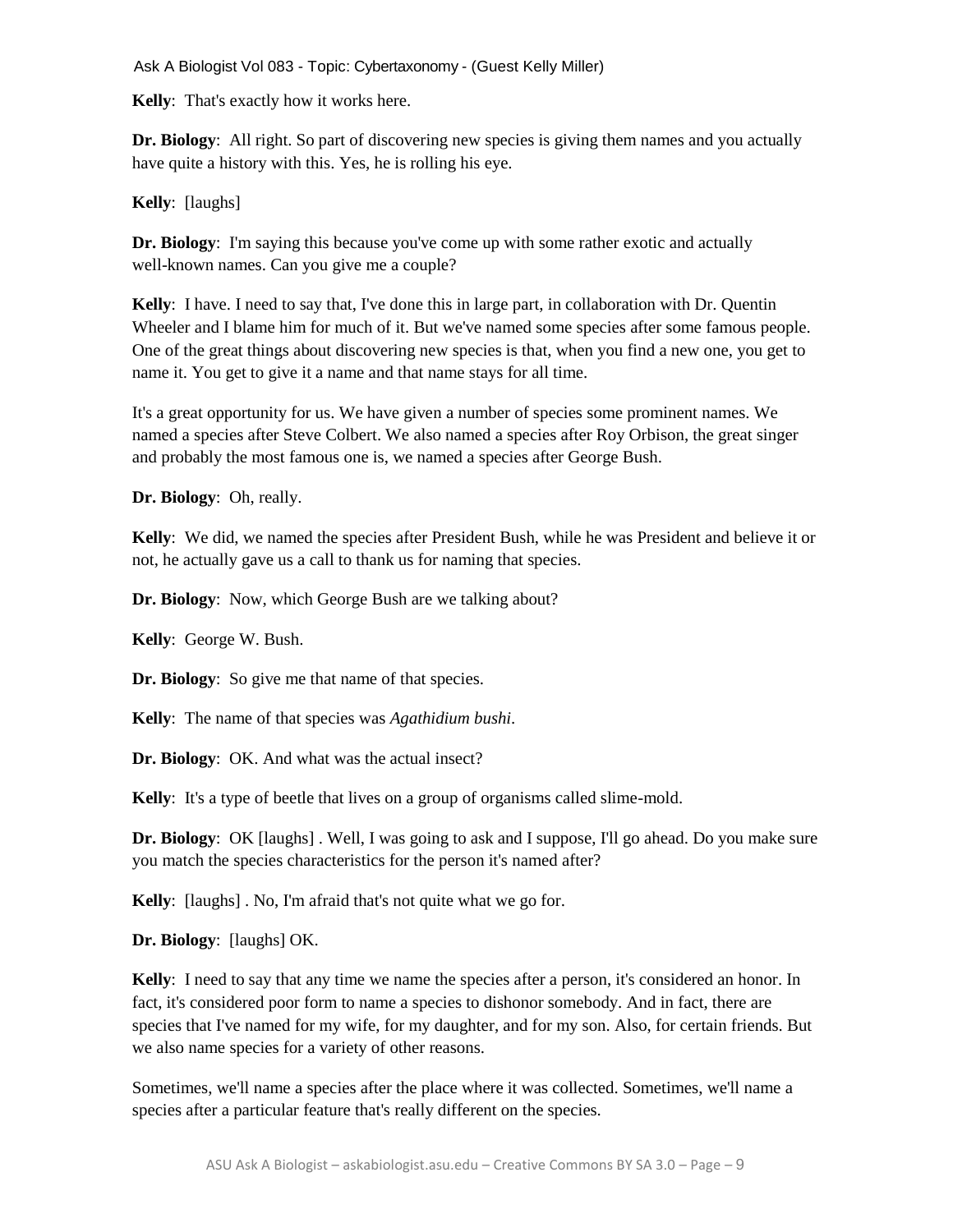**Dr. Biology**: Getting back to cyber taxonomy. Most collections are housed in natural history museums and similar museums. It may be housed at universities around the world. In that case, you've got to be able to get the physical collection to see the specimen in most cases. How is cyber taxonomy changing the natural history museum?

**Kelly**: It is revolutionizing, how we use natural history museums. Back in the old days, you had to borrow specimens or go visit the museum just in order to see the specimens in that museum. Nowadays, with the digital imagery, we can put images of all the specimens in the collection online. So you don't necessarily have to go to the museum or borrow specimens.

The other possibility that, I think, is really exciting, is the idea of having a virtual microscope. Perhaps, you could look from your desktop computer, through a microscope that exists at a museum somewhere and look at specimens in that museum through their microscope. That's one of the most exciting things, I think, about cyber taxonomy.

**Dr. Biology**: Right. So you wouldn't have to rely on how someone took a picture, you'd actually be able to get the specimen, maybe even move it around.

**Kelly**: Maybe even move around, maybe even do a dissection of that specimen.

**Dr. Biology**: That'd be pretty cool. We're getting into the next question and the next question is, all right. I'm going to let you build the Natural History Museum of the future, using cyber taxonomy. What would be your dream museum?

**Kelly**: Well, of course, the specimens are still really important, so we would have the specimens still residing in the museum. But all of those specimens would have the label information digitized so that you could access it from anywhere in the world and would also have images of all of the specimens available from multiple different angles.

In that way you could access that collection from anywhere in the world, anytime you needed to and get all the information that was available there.

**Dr. Biology**: Now, assuming you going to throw that microscope in there or a tool that could go out grab a specimen, and bring it over, put it under the microscope, let's you look at it...

**Kelly**: Now, that's a great idea.

**Dr. Biology**: So, now we have these robots at this giant room. I can see robots going and grabbing specimens, depending on who needs what. What about some hunting for a specimen, if you're not an expert? You know your water beetles like the back of your hand, which you probably had them on and so for you it's not that difficult, and you also speak the language because there are terms and words we use that the average citizen scientist may not have.

What are we going to do about that? Is it already out there? Can you go some place, if I know nothing about water beetles and I find one and I want to know what it is, that I could track down, what it is?

**Kelly**: Well, there's a few resources like that, but that's just getting started. That's something that we need to develop as a community, as taxonomists is, those resources online for people to access.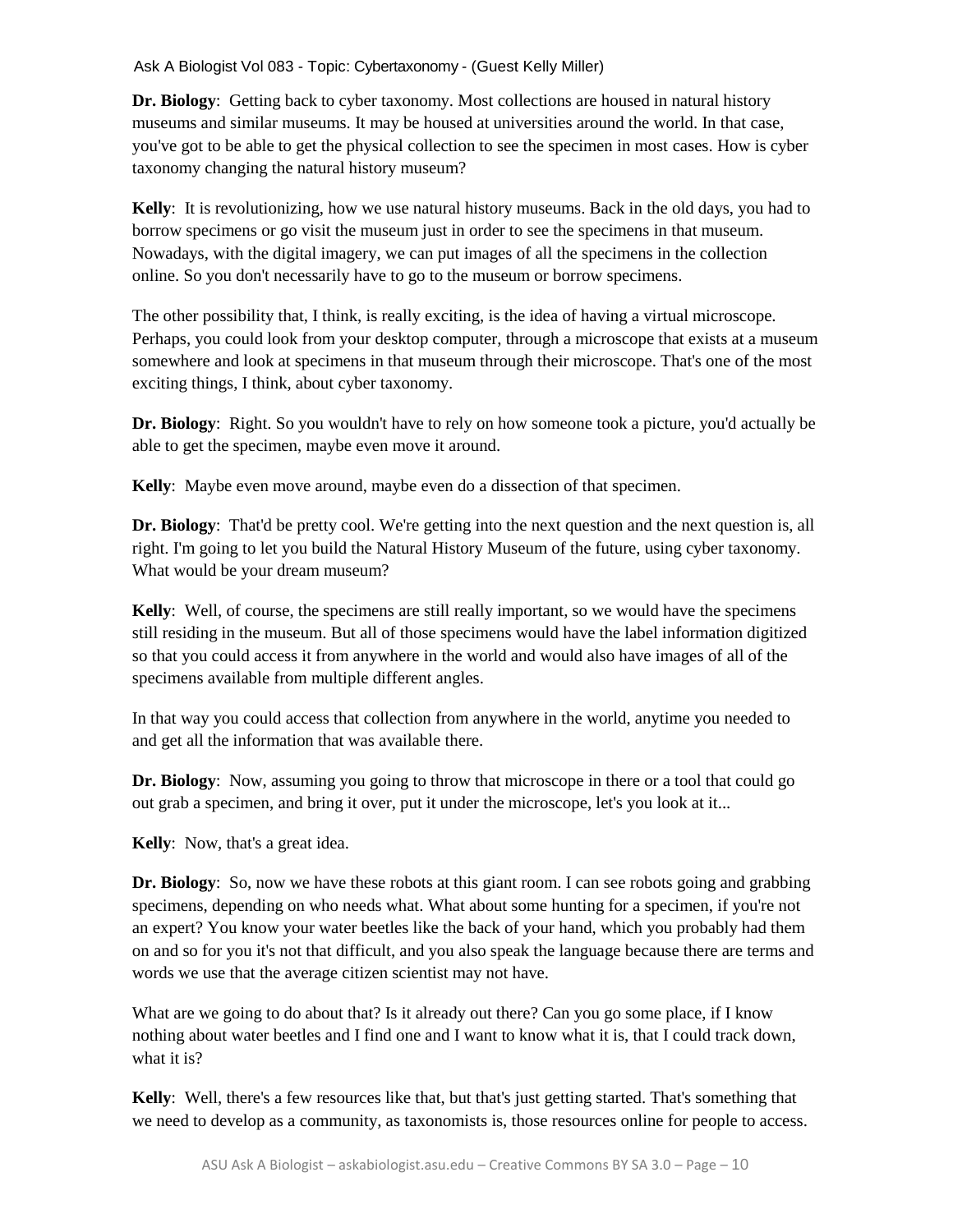You've all used Wikipedia. I can imagine a taxonomic Wikipedia, where all of that information was available.

**Dr. Biology**: We had Norman Platnick on the show and he had spider web, which was a really cool tool and that's one when where you could actually go take a picture of a spider, upload it and the computer would actually go out and try to find a match. That is intriguing to me. Do you think that's going to be in somewhere in the future of cyber taxonomy?

**Kelly**: I absolutely do think it will. You guys have all heard of face-recognition technology, where you take a picture and you match it up against faces in a database. The same exact sort of thing could be used for taxonomy or for identification. Take a picture of a specimen, match it against a database and hopefully come up with an identification.

**Dr. Biology**: So in this case, everybody could be a taxonomist?

**Kelly**: Well, everyone may be able to identify specimens, but keep in mind, it takes a lot of knowledge to identify new species and what are the new species and to categorize them and catalog them.

**Dr. Biology**: OK. So then everyone can be helpful for a taxonomist?

**Kelly**: Absolutely, anyone can be helpful.

**Dr. Biology**: Because you could go out there, plug in a new water beetle that you found. It goes through this fancy database. It doesn't find anything and says, "Uh, this might be and I can say might be a new species." At that point give you instructions and how to mail it too, maybe off to your laboratory.

**Kelly**: I think that would be fantastic if we had something like that available.

**Dr. Biology**: OK. So, we can get people involved, because if I remember at the beginning we're short species by at least 15 million?

**Kelly**: That's right.

**Dr. Biology**: And if we don't get involved, all of us, we're going to have some problems?

**Kelly**: That's right. All of that information will be something we'll never know about.

**Dr. Biology**: And it can be in your backyard. You don't have to travel off to exotic places. Although, if you have the money, the time and the desire, maybe you could do that too.

**Kelly**: And you're not afraid of lions.

**Dr. Biology**: [laughs] And you're not afraid of lions. One of the things we do on this show, none of scientist gets out of here without answering three questions. All right, the first one is an easy one. When did you first know you wanted to be a scientist or a biologist? Was there that spark?

**Kelly**: Well, I would have to say was, when I was so young, I can't even remember exactly when it was. As far as I know, as long as I've ever been alive. I wanted to be a scientist.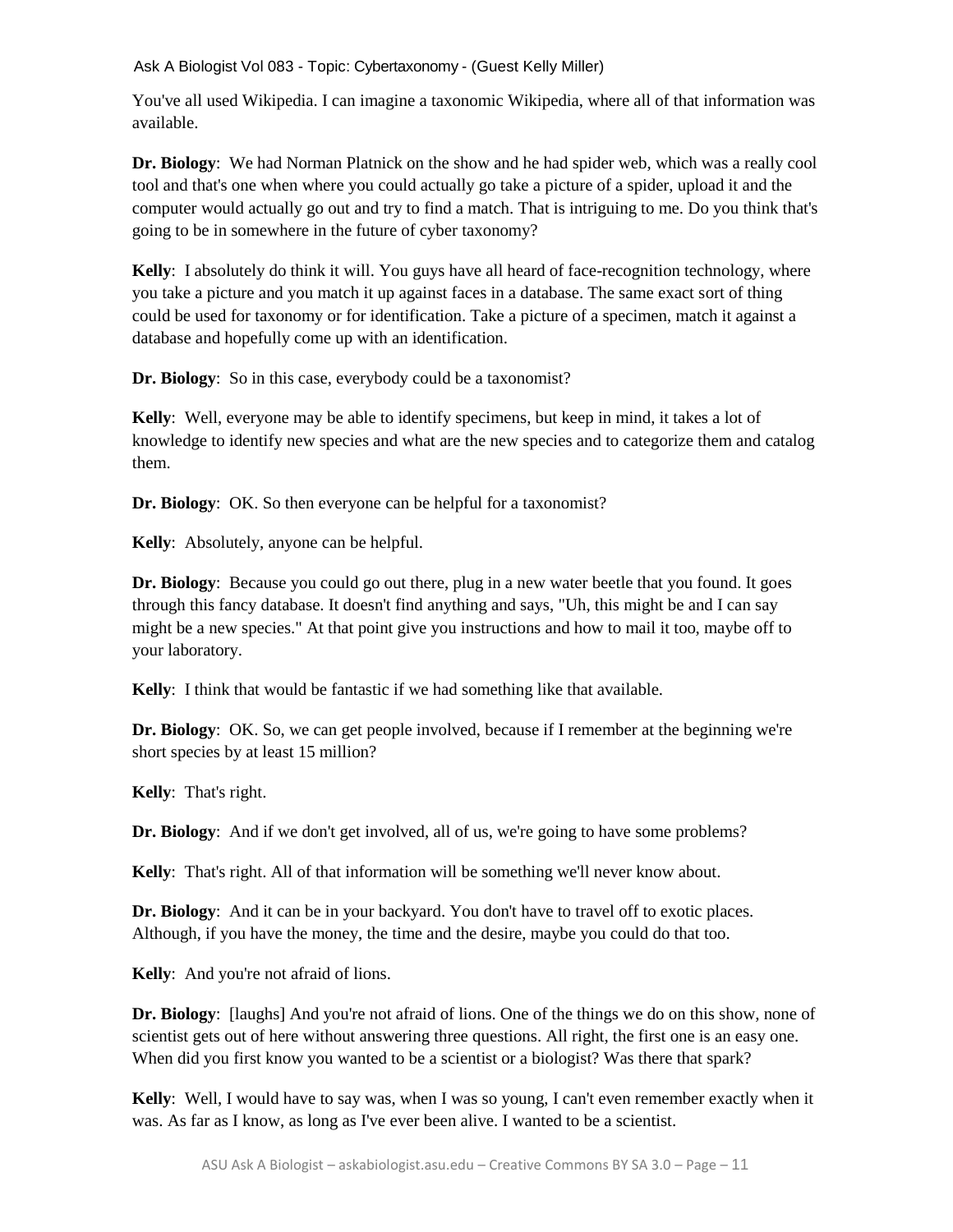**Dr. Biology**: Now, did you always know you're going to be a taxonomist and that you're going to be working with water beetles?

**Kelly**: No, I didn't know that. That came quite a bit later. But once I found out that there were people in the world that got paid to identify new species, describe them and name them, I knew that's exactly what I wanted to be.

**Dr. Biology**: Right. So did you think of yourself and do you think of yourself as an explorer?

**Kelly**: Absolutely. My whole life, I wanted to be an explorer. Once I found out that most of the places on the earth had already been explored, but then I found taxonomy and I found new species. That's the cutting edge of exploration. And that sense of discovery is very fulfilling.

**Dr. Biology**: Right. I always say, especially the taxonomist that go out and do these wonderful expeditions, I really do see the Fedora, the Indiana Jones hat or the Indiana Jane hat, depending on if you're a male or female. It is really, I think a cool job. If you want to do it, that's probably one of the best you could do.

**Kelly**: Absolutely.

**Dr. Biology**: OK. Now a little more challenging. If you were not a scientist or a biologist, what would you be? And because my scientists have a tendency to say, Well, I'd love to be teaching, because we also teach. I take that away now. I love both of them.

**Kelly**: OK. That was going to be my answer.

**Dr. Biology**: Yeah. [laughs]

**Kelly**: If I wasn't a scientist, I don't know what I would be. Well, I'll be honest with you, I think one of my great loves in life is woodworking and I think I could be a carpenter or a cabinet maker or a woodworker. I think that's the type of thing that I would probably be.

**Dr. Biology**: It doesn't surprise me. I mean, again it's working with this form and shape and there's some really beautiful pieces of furniture, and objects that are made.

**Kelly**: Well, it's similar to taxonomy too. You take something that's unordered and disorganized and you organize it into something that's beautiful.

**Dr. Biology**: All right. And the last one, all right. What advice would you have for a young scientist, maybe someone that just got turned on to taxonomy? What's your advice for them?

**Kelly**: My advice is go for it and contact the experts. Most of us are really excited to help you out, to encourage you, to give you resources if you want to try to identify things. And you should contact us. Don't be afraid just because we're scientists somewhere. We're just people just like you and contact us and let us know what your interests are and how we can help?

**Dr. Biology:** Well. And if you're trying to say ID, a water beetle, Ask A Biologist, of course, has the ask section and now that we have Professor Miller here. He is on the hook. He has now become